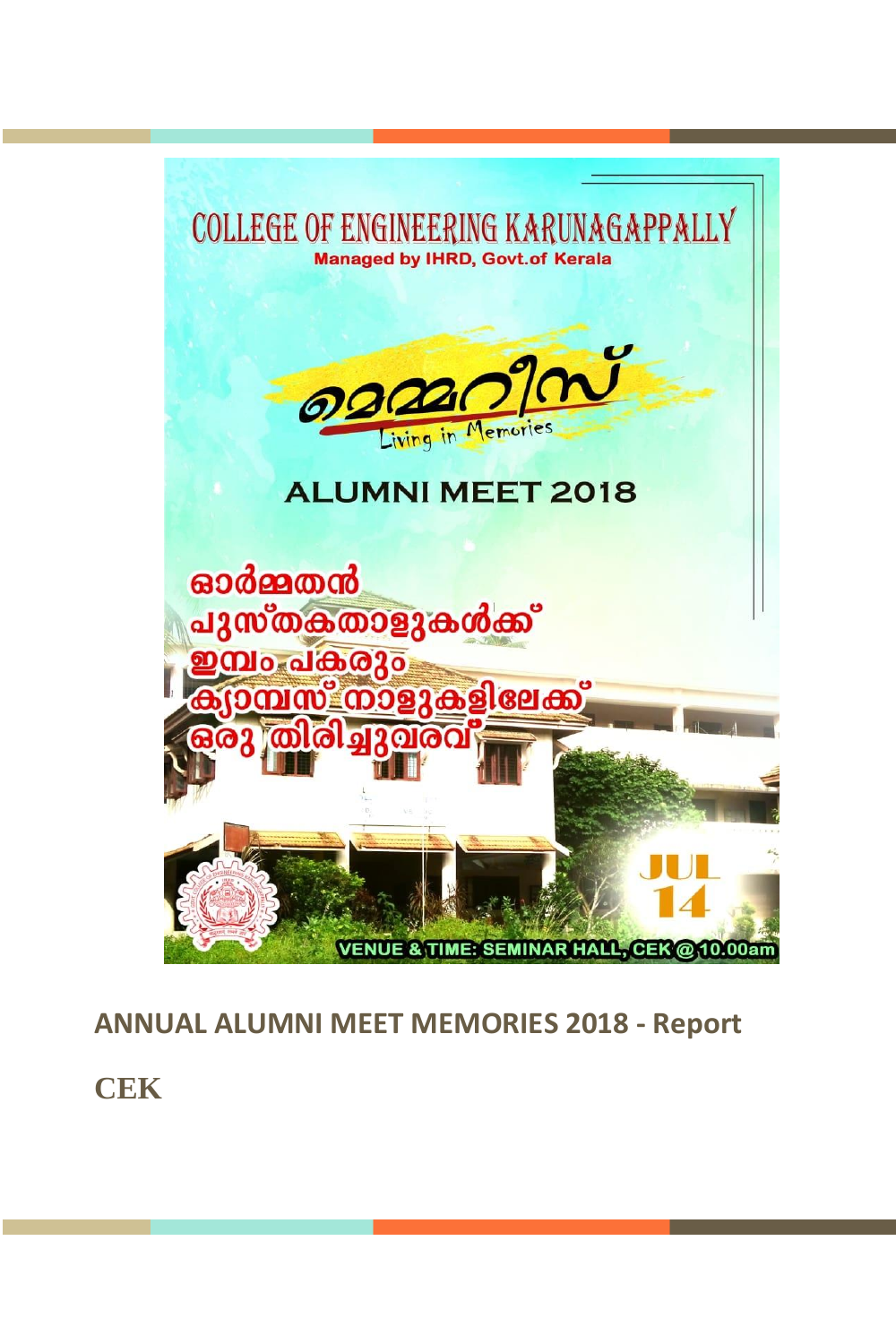*The Alumni meet of College of Engineering Karunagapally… "MEMORIES 2018"*

*Date : Saturday 14th July , 2018 Venue : Seminar Hall, CEK Time : 9:30 am to 2:30 pm*

- *Agenda:*
	- *Accreditation related matters*
	- *Selection of executive committee members*
	- *Previous alumni discussions*
	- *Upcoming NBA visit to CEK and role of alumni for the same.*

*Programme Schedule:* 

- *1. Prayer Song*
- *2. Welcome address – Dr.Jaya V L, Principal, CEK*
- *3. Overview of CEK – Mrs. Deepa T R*
- *4. Presidential Address – Dr.Binu V P*
- *5. Felicitation by faculty/staff/alumni –Mr. Manoj Ray D, Mrs. Remya R S,Mrs. Sabeena K*
- *6. Experience sharing/Interactive session – Alumni, Teachers*
- *7. National Anthem*
- *8. Refreshment*

## *Sessions*

- *1. Cultural programme*
- *2. Discussion on NBA Accreditation visit*
- *3. Refreshment*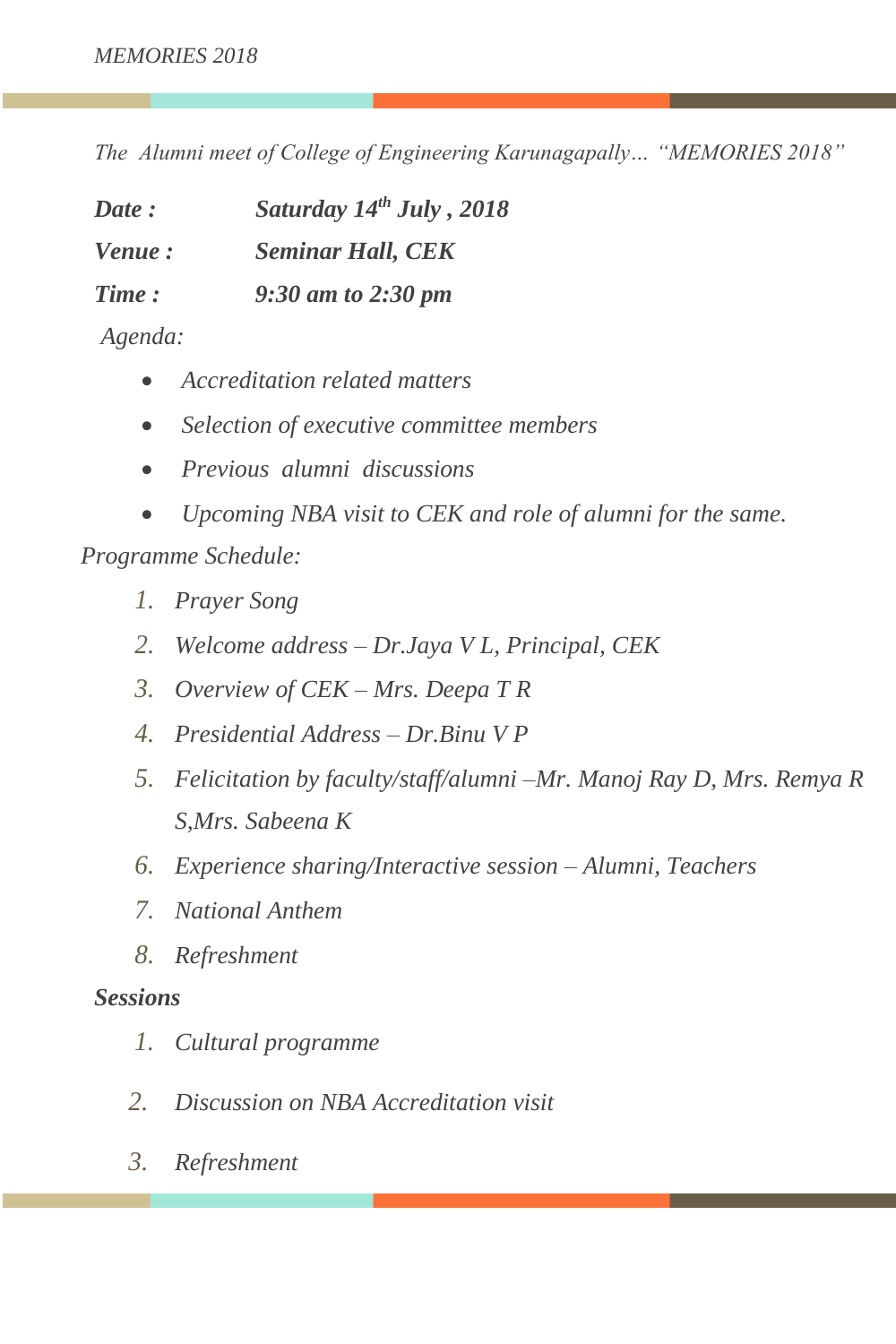*Alumni Registration started at 9:00am. A total of 42 people participated in the event, including Alumni, their family members, faculty, ongoing B.Tech students and other staff. Official events commenced at 10.00am with a prayer, followed by Welcome address and Presidential address.*

## *Decision taken and Discussions*

- *Mr. Manoj Ray D underscored the importance of getting NBA accreditation for the college as well as the role of alumni for getting it*
- *Dr .Binu V P, HOD CSE suggested all the alumni participate in various surveys to evaluate PO,PSO,Vision,Mission,PEO within this month without fail.*
- *Regarding the preparations of accreditation, Mrs. Remya R S explained the roll of alumni in the upcoming NBA visit*
- *Decided to select 2 alumni [ECE &CSE] from each batch as representative for accreditation visit.*
- *Dr. Gopakumar C, HOD ECE stressed the importance of Alumni participation in the accreditation visit and contribution of the Alumni towards the development of the institution.*
- *Decided to conduct next alumni meet in Christmas vacation December 2018.*